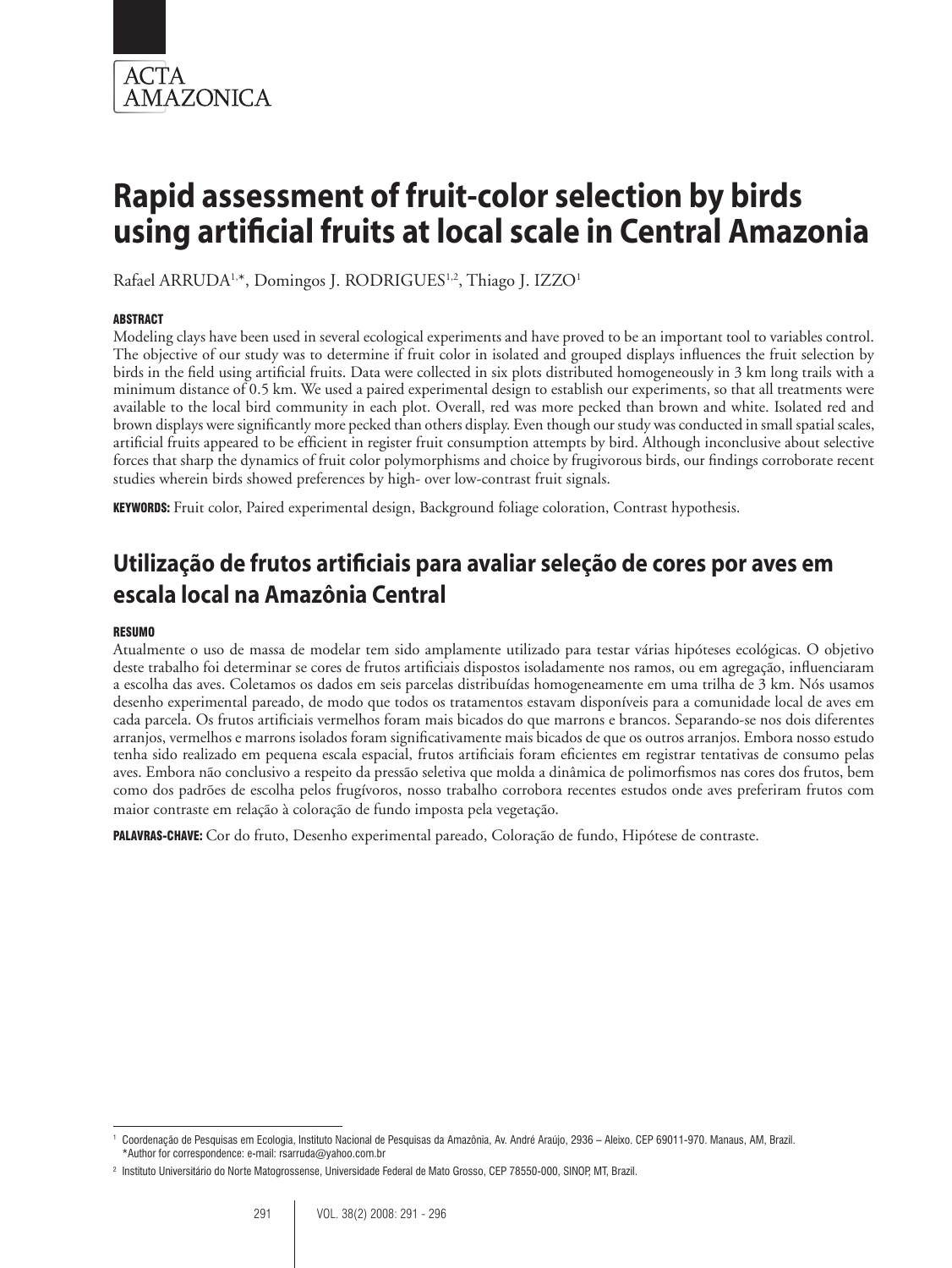

Rapid assessment of fruit-color selection by birds using artificial fruits at local scale in Central Amazonia

# **INTRODUCTION**

Determination of the traits governing fruit selection by birds is important to understand and determine coevolutionary processes of fruiting plants and their dispersers, mainly which birds are the primary seed dispersers for many plant species in various habitats (Howe & Smallwood, 1982). There are several traits that may influence birds' fruit selection, such as fruit color, size, physical accessibility, crop size, habitat and distance between fruiting plants (Moore & Willson, 1982; Moermond & Denslow, 1983; Levey *et al.*, 1984; Denslow, 1987; Sallabanks, 1993; Galetti *et al.*, 2003). However, determining the importance of such traits independently is a major challenge in these studies because fruit traits are often correlated (Gervais *et al.*, 1999; Alves-Costa & Lopes, 2001).

The use of artificial fruits is a way to manipulate fruit traits independently (Alves-Costa & Lopes, 2001). Studies evaluating fruit-color selection by birds are usually conducted with captive birds which might be influence the birds' choice (*e.g.* Willson *et al.*, 1990; Willson & Comet, 1993; Puckey *et al.*, 1996; Giles & Lill, 1999). An alternative in this case is the use of artificial fruits in field experiments. Modeling clays have been used in several ecological experiments and have proved to be an important tool to control variables (Vasconcellos-Neto *et al.,* 2000; Galetti *et al.*, 2003; Kuchta, 2005; Koh & Menge, 2006). Alves-Costa & Lopes (2001) tested the use of artificial fruits in the field for registering fruit consumption attempts by birds and discuss the advantages and limitations of this technique.

Because birds have an excellent visual acuity and welldeveloped color vision (Goldsmith, 1990), they probably use color to find and recognize fruits (Wheelwright & Janson, 1985). Recently Alves-Costa & Lopes (2001) and Galetti *et al.* (2003) demonstrated that artificial clay fruits do not interfere in acceptance by birds in field experiments. The main objective of our study was to determine if fruits of different colors in isolated and grouped displays influence fruit selection by birds in the field. We expected that fruit aggregation is more important to fruit localization and selection by birds. The aggregated display may be more easily found by frugivores, and may be attractive to more individuals and species of birds (Denslow, 1987).

# **MATERIAL AND METHODS**

#### STUDY AREA

Field work was conducted in terra firme tropical rain forest at Km 81 of the BR 319 (Manaus-Porto Velho highway), between Purus and Madeira rivers (03.60665° S; 060.19784° W). Mean annual rainfall in the study area is around 2300 mm, with a distinct wet season during November-May, and a

dry season between August-September (Brasil, 1978). Climate is equatorial hot and moist, and soil types are red-yellowish podsol (Brasil, 1978). The mainly vegetation type is closed tropical forest (Brasil, 1978).

#### EXPERIMENTAL DESIGN

Data were collected in six plots distributed homogeneously in 3 km long trails with a minimum distance of 0.5 km. Plots were 250-m long and positioned to follow the topographic isoclines (Magnusson *et al.*, 2005). To address our objectives, we used a similar methodology of Alves-Costa & Lopes (2001). We molded 540 artificial fruits with 14 mm diameter spherical in three different colors, red, brown and white (180 fruits in each color). We used modeling clay containing no petroleum derivatives, nontoxic and odorless. Each fruit was tied on the branch by a cord that had a knot at the end. About 12 cm of cord was kept outside the fruit for attaching to the branches.

We use a paired experimental design to establish our experiments, so that all treatments were available to the local bird community in each plot. In each plot, six shrubs randomly received 15 fruits of one color (display station), arranged in the understory shrubs (1-2 m). We made two treatments for each color - isolated and grouped fruits. For the isolated treatment, the artificial fruits were placed in different branches of the shrub (Red isolated [Ri], Brown isolated [Bi], and White isolated [Wi]). For the grouped treatment, the artificial fruits were grouped in only one branch of the shrub, aggregated display (Red aggregated [Ra], Brown aggregated [Ba], and White aggregated [Wa]). Only plants without fruits and/or flowers were used. Moreover, leaves were removed from the point of fruit attachment, making the fruits easily visible (*cf.* Alves-Costa & Lopes 2001). In addition, all understory shrubs and trees were checked for available fruits. However, because fruit availability was extremely low during the study period (just one indeterminate palm with orange fruits), we did not use this information in the statistical model and assume that the experiment was conducted in a low food availability season.

Plants were checked every day for a period of six days (11 to 17 May 2005) during the wet season. We counted the number of pecked or fallen fruits. Pecked fruits were remodeled and fallen fruits were replaced. We did not consider removed fruits, because several fruits fell due a strong rain during the experiments and the high humidity in the understory. Based on some traits of bill marks, we recorded five different categories of pecked fruits, following Alves-Costa & Lopes (2001).

Because the lack of data normality, we used Wilcoxon signed-rank test (Zar, 1999) to assess the hypothesis that are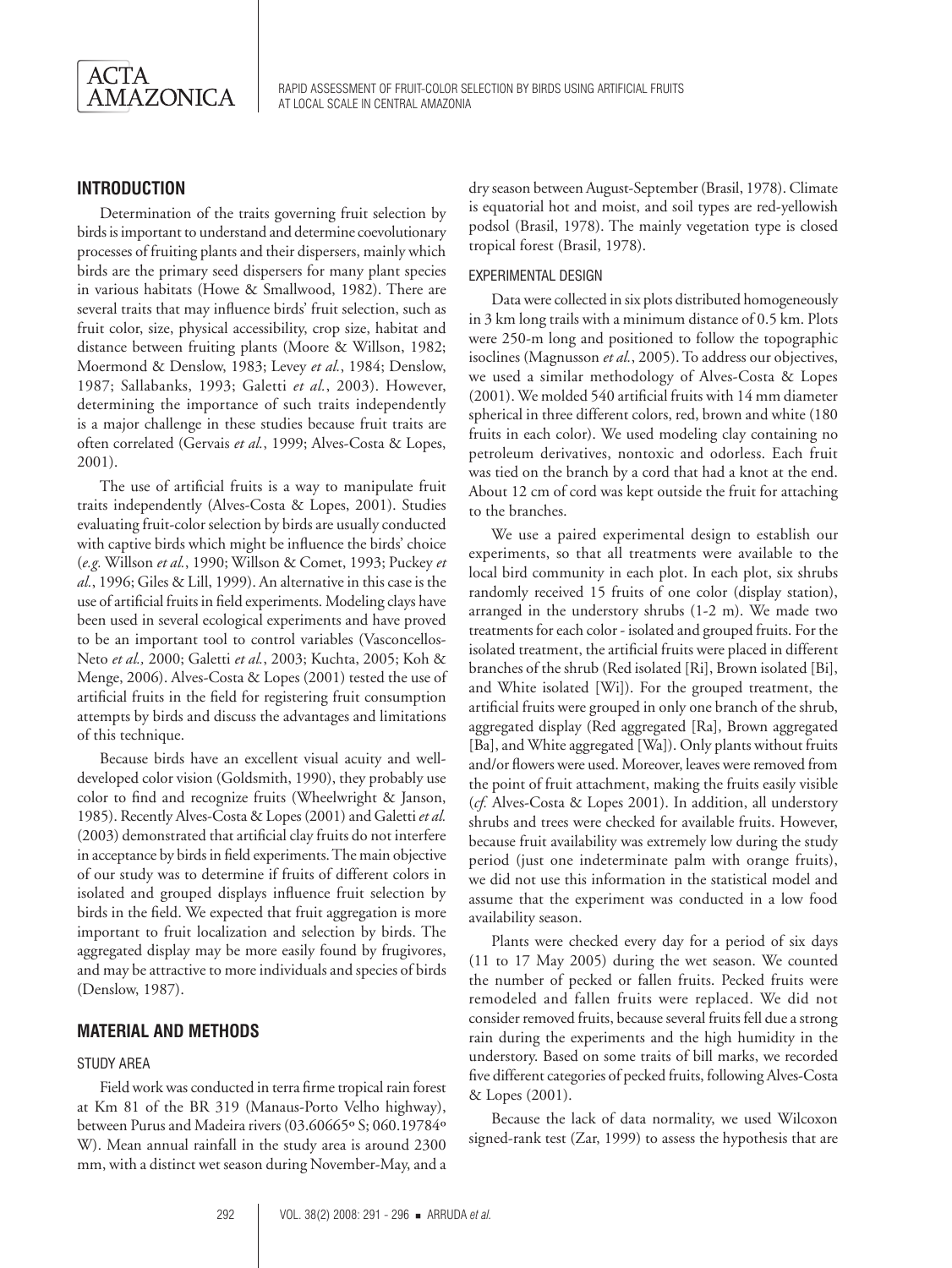

Rapid assessment of fruit-color selection by birds using artificial fruits at local scale in Central Amazonia

differences in number of fruits pecked in three different colors in isolated and grouped displays.

# **RESULTS**

Two hundred and sixty-three artificial fruits were pecked (48.7%) and seven were bitten (1.3%). Red was the most pecked artificial fruit (62.2%), followed by brown (57.2%) and white (26.7%). We observed five types of different impressions in the artificial fruits (Table 1). Since we were only interested in birds attracted to fruits, we placed bitten fruits in a single category (tooth mark impressions on opposite sides), as it is the less common damage category in our surveys (Table 1). Thus, peck marks by birds were categorized in four groups: numerous thin pecks on fruit's middle; pecks forming shallow or deep furrows; small and shallow pecks characterized by two closed holes; large and deep holes (Table 1). Fallen fruits totalized 658 which 231 were red, 226 were brown, and 201 were white.

In the display stations, 83 red isolated artificial fruits were pecked (92.2%), followed by 70 brown isolated fruits (77.8%), 38 brown aggregated fruits (42.2%), 30 red aggregated fruits (33.3%), and finally by 27 white isolated fruits (30.0%) and 21 white aggregated fruits (23.3%). There was no difference between red and brown isolated displays and both were significantly more pecked than the other displays (Figure 1). In addition, there was no difference in the number of peaked fruits between red, brown and white aggregated and white isolated displays (Figure 1).

# **DISCUSSION**

Birds peak preferentially isolated red and brown fruit models rather than white fruits. Brown is considered a dark color (like black, blue and green), and inherently less conspicuous to dispersers than bright bird fruits, as red and white (like orange and yellow) (Wheelwright & Janson, 1985). Red accounted 36% of the bird-dispersed plant species in Neotropical sites of Peru and Costa Rica (Wheelwright & Janson, 1985). Moreover, these authors found that brown were

**Table 1** - Number of bite and peck marks on the artificial fruits in six different categories (*cf.* Alves-Costa & Lopes, 2001). Category (a) Tooth mark impressions on opposite sides; (b) Numerous thin pecks on fruit's middle; (c) Pecks forming shallow or deep furrows; (d) Small and shallow pecks characterized by two closed holes; (e) Large and deep perforations.

| Fruit-color  | Categories |    |    |     |    |       |
|--------------|------------|----|----|-----|----|-------|
|              | a          | b  | C  | d   | e  | Total |
| Red          | 6          | 13 | 42 | 54  | 27 | 142   |
| <b>Brown</b> |            | 15 | 31 | 53  | 37 | 137   |
| White        | 0          | 4  | 12 | 22  | 11 | 49    |
| Total        |            | 32 | 85 | 129 | 75 | 328   |



**Figure 1** - Number of pecked fruits in each display station. Bars represent standard error. Abbreviations: Ra - Red aggregated, Ri - Red isolated, Ba - Brown aggregated, Bi - Brown isolated, Wa - White aggregated, and Wi - White isolated. Different letters indicate significant differences (Wilcoxon signed ranked test,  $p < 0.05$ ).

the less common color (0.7% in Peru, 3.9% in Costa Rica) than white (18.7% in Peru, 9.5% in Costa Rica). Studies that evaluate bird preferences for fruit colors with captive birds showed that birds tended to prefer red fruits (McPherson, 1988; Willson *et al.*, 1990). Avian preferences by red fruits were also observed in field experiments (Gervais *et al.*, 1999; Alves-Costa & Lopes, 2001). As birds discriminate between fruit colors, our results suggests that the perception of color by birds was not influenced by use of artificial fruits (see also Alves-Costa & Lopes, 2001).

Burns & Dalen (2002) and Schmidt *et al.* (2004) found strong support for the prediction that background foliage coloration influences fruit color preferences by avian frugivores. These authors demonstrated that red fruits had higher removal rates because displayed against contrasting background foliage. The contrast hypothesis predicts that diurnal seed dispersers select fruit colours mainly based on their conspicuousness rather than their color, i.e., greater contrasts of fruits increase the probability of detection by dispersers. The higher rates of peaks on red and brown fruit models in this study seem to corroborate this hypothesis. Even though brown colour can be considered as inconspicuous, it is a union of yellow and red colours. Therefore, both red and brown fruits may present similar wavelength, which, in turn, influence the colour perception of birds. Thus, brown probably exhibit the same signals of conspicuousness presented of red colour against strong green background foliage of Amazonian understory.

Fruit color displays roles are to prevent or to attract consumers. Thus, the presentation of fruits, associated with color display, may influence the selective pressure by frugivorous birds in its foraging behavior. Aggregated plants or plants with clustered fruits are probably more noticeable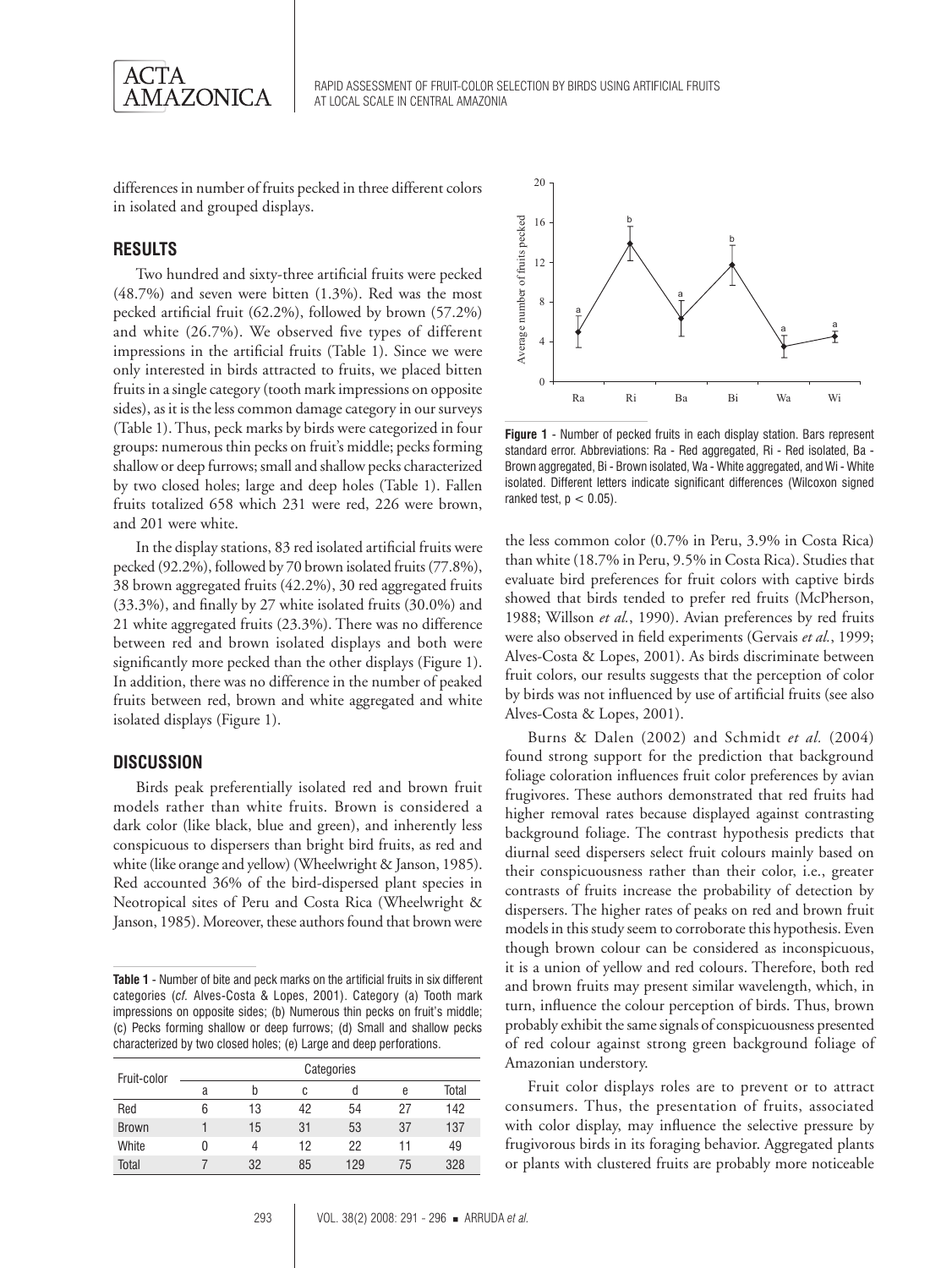at a distance than solitary plants or plants with isolated fruits (Wheelwright & Janson, 1985). In contrast to Denslow (1987) who did not find significant differences in fruit removal between aggregated and isolated bushes of *Sambucus pubens*, we found significant higher fruits damaged by birds in isolated than aggregated displays. Some hypotheses can explain this pattern. Firstly, birds perceived that fruits in aggregated display were inedible after first or few contacts. Alves-Costa & Lopes (2001) observed a slight decrease in the rate of consumption of artificial fruits after 15<sup>th</sup> day of the experiment, which indicate that birds were beginning to avoid the artificial fruits. In this case, birds of the local community "learned" that the model fruits were unpalatable (Alves-Costa & Lopes 2001). In our study, individuals of the local community could be recognized and avoided places where fruit models were available and could have stopped foraging, or decrease the foraging for fruits on these patches. Secondly, Amazonian forest understory is highly complex and closed. Thus, a single available fruit was just found in a median-short distance. Within a landscape perspective, more distributed resources in the environment can be more easily seen by birds than a small and rich path of resources. However, in large scale, it does not means that the consumption rate necessarily is unequal because once that where these rich path is found, all the resource could be used.

We recorded four categories of marks made by birds on artificial fruits. Alves-Costa & Lopes (2001) observed no more than one pecking pattern on a single fruit. However, we registered that several fruits have more than one peak mark, but do not necessarily reflects differences in diversity of understory birds in both areas. Moreover, we observed marks of different categories in the same artificial fruit. These authors suggested that different bird species may assigned to the same categories, but same bird species did not generated marks in more than one category. Few categories suggest that fruit consumption in the understory is made by a few frugivores bird species (Alves-Costa & Lopes 2001), mainly because insectivorous birds are predominantly in the understory of Amazonian forest (see Bierregaard & Lovejoy, 1989; Bierregaard, 1990).

Frugivores have been recognized as the most likely agents of selection on fruit color (Willson & Whelan, 1990). Although frugivore preferences among colored fruits are found in laboratory tests (Willson & Comet, 1993; Puckey *et al.*, 1996; Giles & Lill, 1999), color preferences are infrequently found in field studies under natural conditions (Willson & O´Down, 1989; Traveset & Willson, 1998; Traveset *et al.*, 2001). Whitney & Stanton (2004) studying *Acacia ligulata* in Australia suggested that pleiotropic effects may be a common feature on fruit color polymorphism, and that frugivores may not always be the most important. These authors presented

the first evidence that fruit color polymorphism might be maintained by heteropteran insects seed predator (Whitney & Stanton, 2004). Thus, roles of frugivores in the dynamics of fruit color polymorphisms remain uncertain. Even though our study was conducted in small spatial scales in the Amazon, artificial fruits were efficient in register fruit consumption attempts by bird. Although inconclusive about selective forces that sharp the dynamics of fruit color polymorphisms and choice by frugivorous birds, our findings corroborated recent studies wherein birds showed preferences by high- over low-contrast fruit signals (*e.g.* Burns & Dalen, 2002; Schmidt *et al.*, 2004).

# **ACKNOWLEDGMENTS**

We are very grateful to Marina Anciães and Antônio Weber for critical reading of early drafts, Albertina P. Lima and Flávia R.C. Costa for advice during fieldwork. Financial support was provided by CAPES and FAPEAM (Proc. 542/2004). This work was supported by graduate fellowships from Coordenação de Aperfeiçoamento de Pessoal em Nível Superior (CAPES) to R. Arruda and T.J. Izzo and Conselho Nacional de Desenvolvimento Científico e Tecnológico (CNPq) to D.J. Rodrigues. This research was conducted as part of a tropical ecology field course provided by the Ecology Graduate Program of the Instituto Nacional de Pesquisas da Amazônia.

# **LITERATURE CITED**

- Alves-Costa, C.P.; Lopes, A.V. 2001. Using artificial fruits to evaluate fruit selection by birds in the field. *Biotropica,* 33: 713-717.
- Bierregaard Jr., R.O. 1990. Species composition and trophic organization of the understory bird community in a Central Amazonian terra firme forest. *In:* Gentry, A. (Ed). *Four Neotropical Rainforests*. New Haven: Yale Univ. Press. p 217-236
- Bierregaard Jr., R.O.; Lovejoy, T.E. 1989. Effects of forest fragmentation on Amazonian understorey bird communities. *Acta Amazonica,* 19: 215-241.
- *Projeto RADAMBRASIL*. 1978. Folha SB.20 Purus; geologia, geomorfologia, pedologia, vegetação e uso potencial da terra. (ed Mineral, D.N.P.), vol. 17.
- Burns, K.C.; Dalen, J.L. 2002. Foliage color contrasts and adaptive fruit color variation in a bird-dispersed plant community. *Oikos,* 96: 463-469.
- Denslow, J.S. 1987. Fruit removal rates from aggregated and isolated bushes of the red elderberry, *Sambucus pubens*. *Canadian Journal of Botany,* 65: 1229-1235.
- Galetti, M.; Alves-Costa, C.P.; Cazetta, E. 2003. Effects of forest fragmentation, anthropogenic edges and fruit colour on the consumption of ornithocoric fruits. *Biological Conservation,* 111: 269-273.